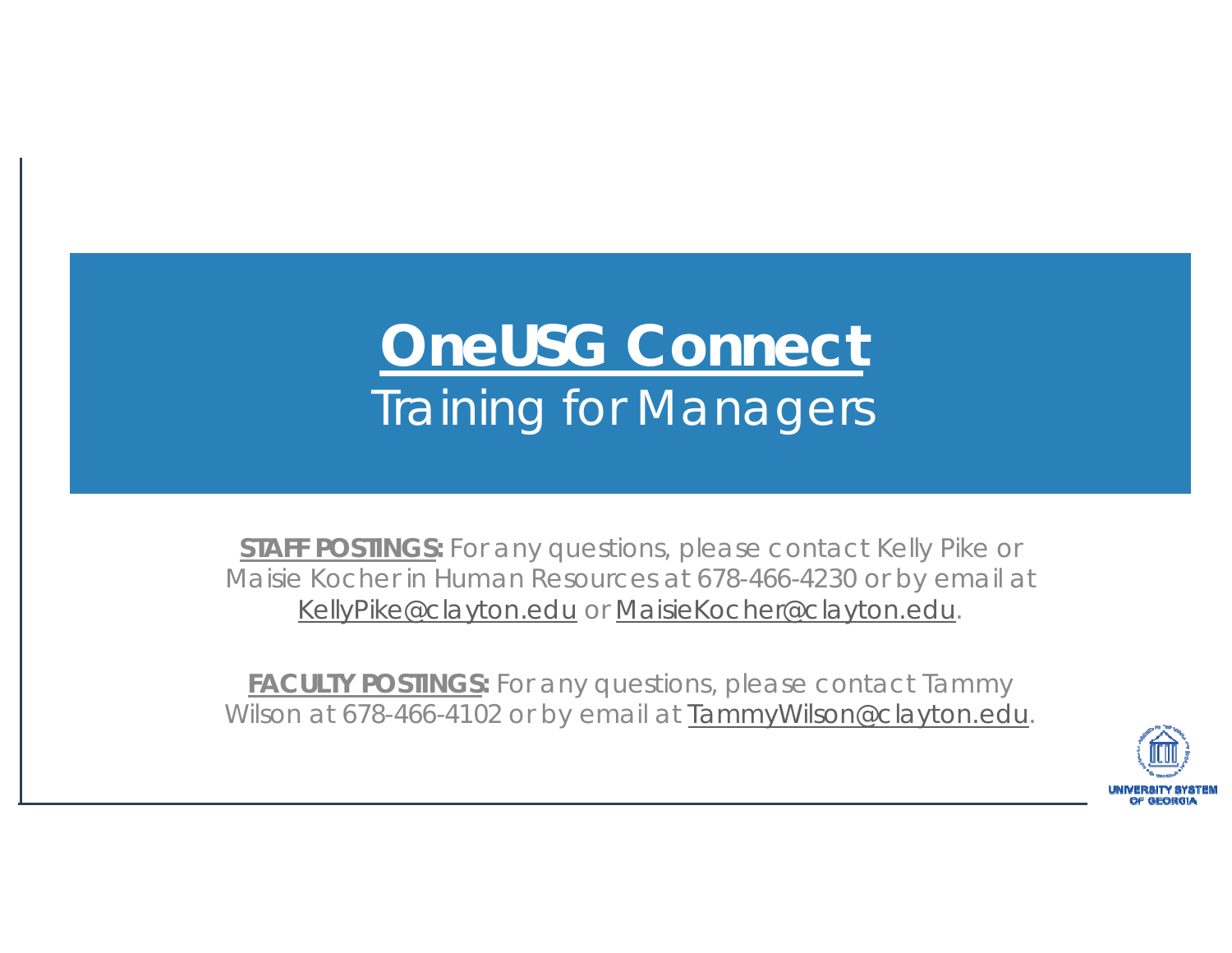Careers: Manager Training

## Managing Applicants

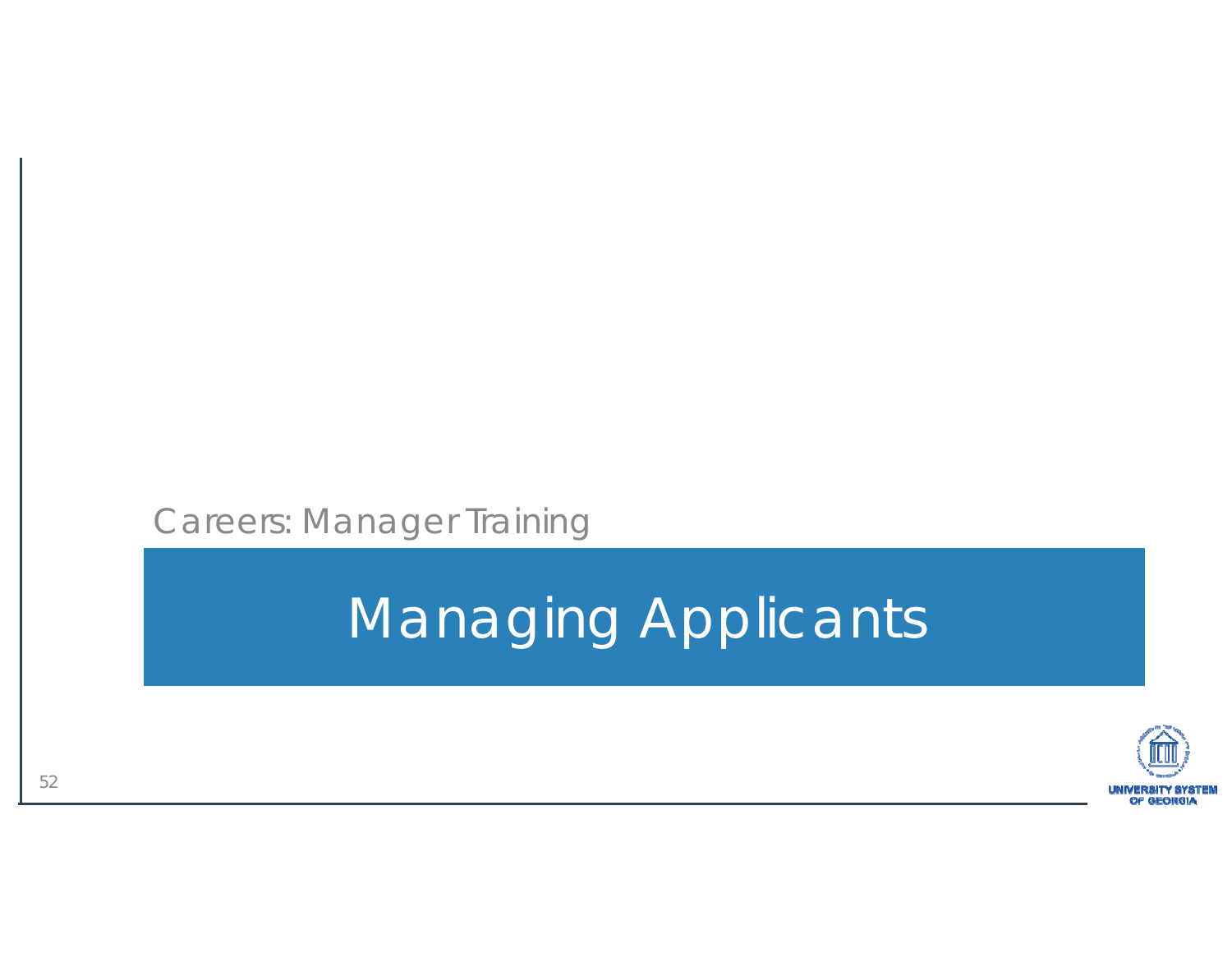#### **Applications**

- Once jobs have been posted, applicants may submit applications
- Hiring Managers, Search Committee Members, and Recruiters (HR) will have access to review applications
- Only Hiring Managers, Committee Chairs and HR may transition applicants
- Subject to Open Records

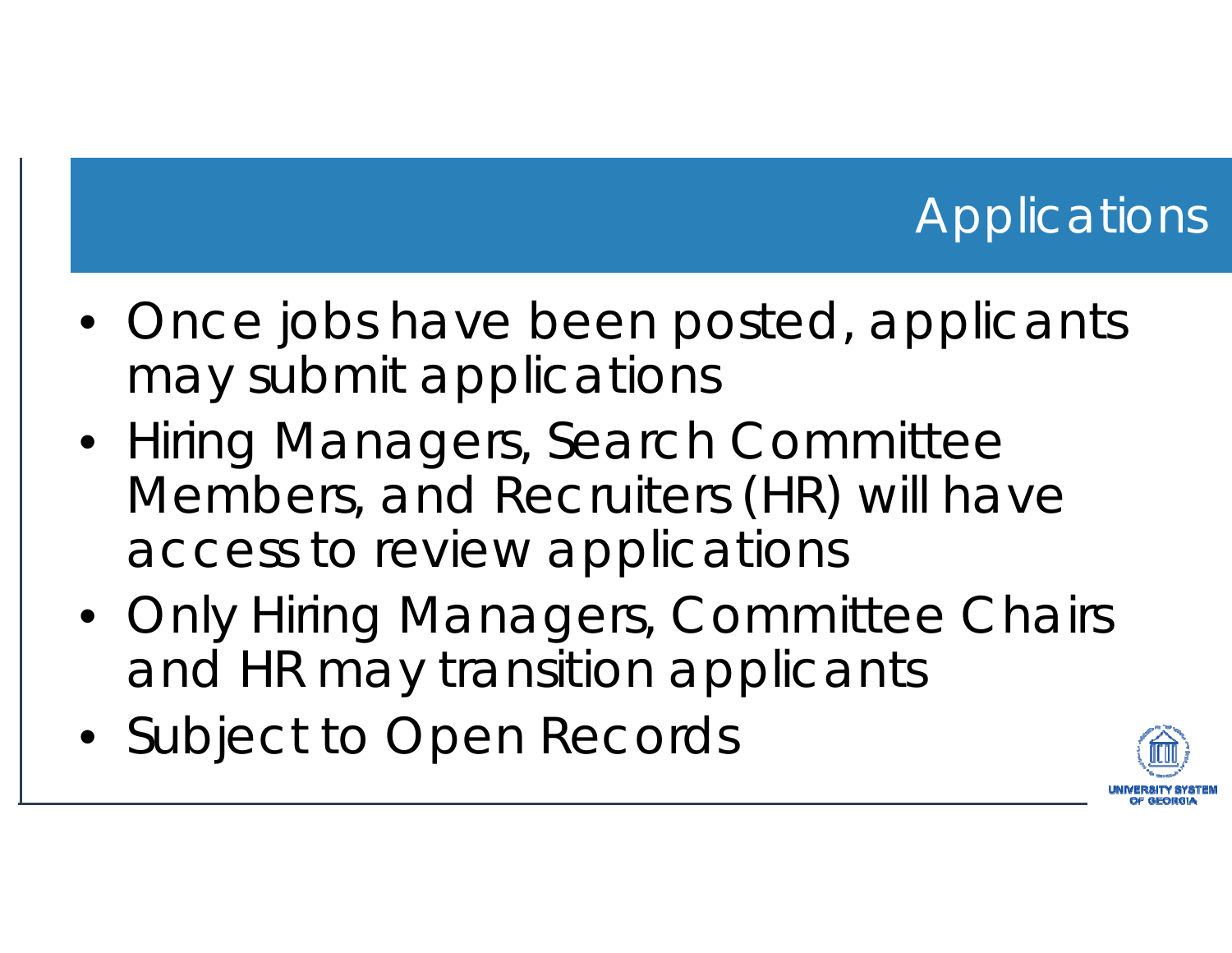#### Transition Applicants



| <b>Applied</b>      | <b>Reviewed</b>     | <b>Interview</b> | <b>Offer</b>      | <b>Hired</b> | <b>Reject</b>       |
|---------------------|---------------------|------------------|-------------------|--------------|---------------------|
| Sarah Schoonover    | Sarah Schoonover    | Sarah Schoonover | <b>Ben Watson</b> | Ben Watson   | Sarah Schoonover    |
| Jim Smith           | Jim Smith           | Derick Moore     |                   |              | <b>Jim Smith</b>    |
| Sue Allen           | Sue Allen           | Ben Watson       |                   |              | <b>Sue Allen</b>    |
| Elizabeth Dandridge | Elizabeth Dandridge |                  |                   |              | Elizabeth Dandridge |
| <b>Ben Watson</b>   | Ben Watson          |                  |                   |              | <b>Derick Moore</b> |
| Derick Moore        | Derick Moore        |                  |                   |              | Sandra Bailey       |
| Sandra Bailey       | Sandra Bailey       |                  |                   |              |                     |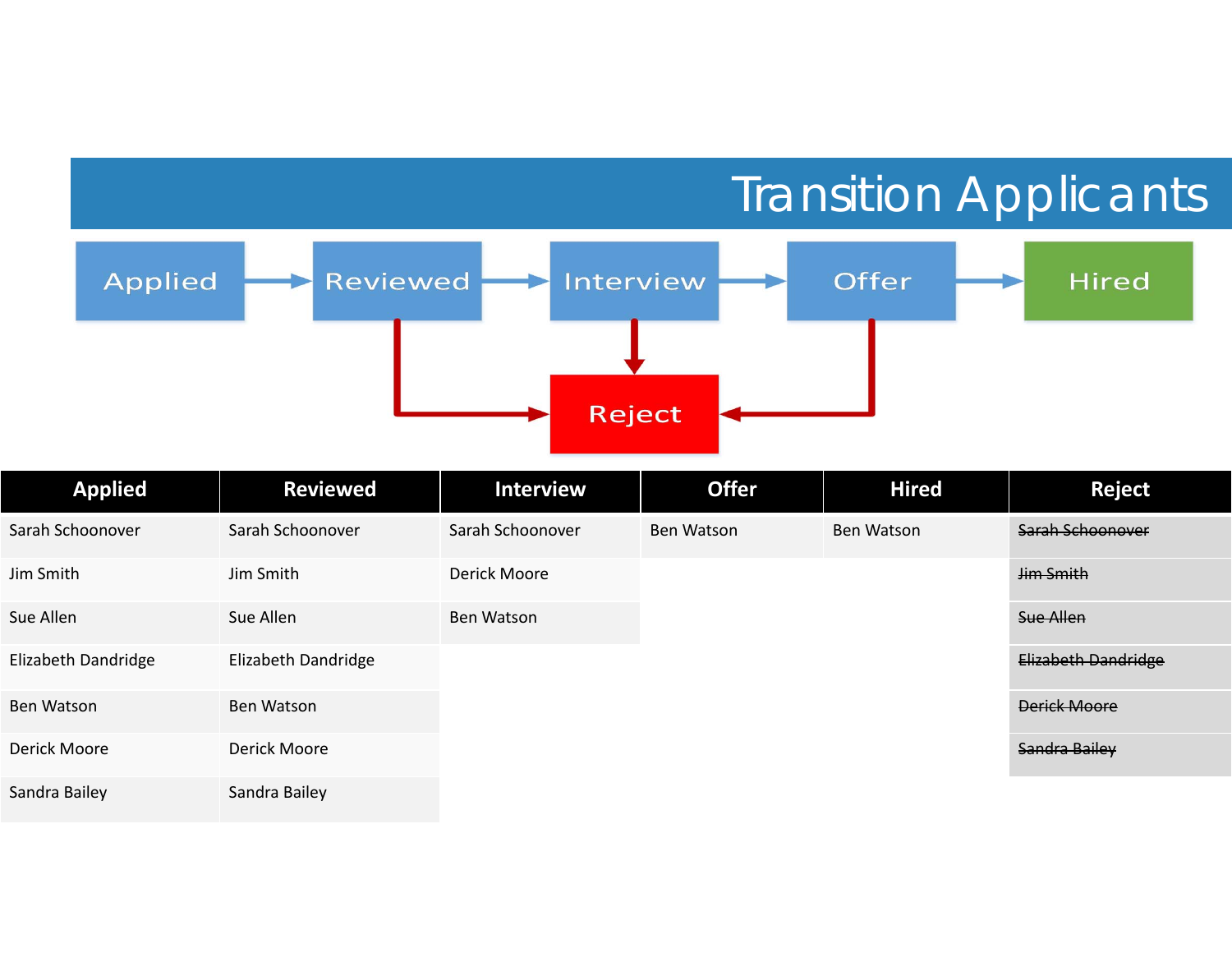#### **Transition Applicants**

| All<br>(7)   | Applied<br>(2)        |                     | Reviewed<br>(0) | Screen<br>(0) | Route<br>(0) |        | Interview<br>(0) | Offer<br>(0) | Hire<br>(0)                       |        | Hold<br>(0) | Reject<br>(5)       |
|--------------|-----------------------|---------------------|-----------------|---------------|--------------|--------|------------------|--------------|-----------------------------------|--------|-------------|---------------------|
| Applicants ? |                       |                     |                 |               |              |        |                  |              | Personalize   Find   View All   2 |        |             | First 1-2 of 2 Last |
| Select       | <b>Applicant Name</b> | <b>Applicant ID</b> | Type            | Disposition   | Application  | Resume | Mark<br>Reviewed | Route        | Interview                         | Reject | Print       |                     |
| 8            | Jim Duncan            | 1163                | External        | Applied       | T            | 目      | Ų                | ôô           | Ŧ,                                | 0      | 6           | ▼ Other Actions     |
| O            | Mark Gross            | 1158                | External        | Applied       | Œ.           | E      | Ų                | ôô           | ĸ                                 | 0      | 6           | • Other Actions     |

The banner above all applicants shows applicant dispositions and the number of candidates in each state

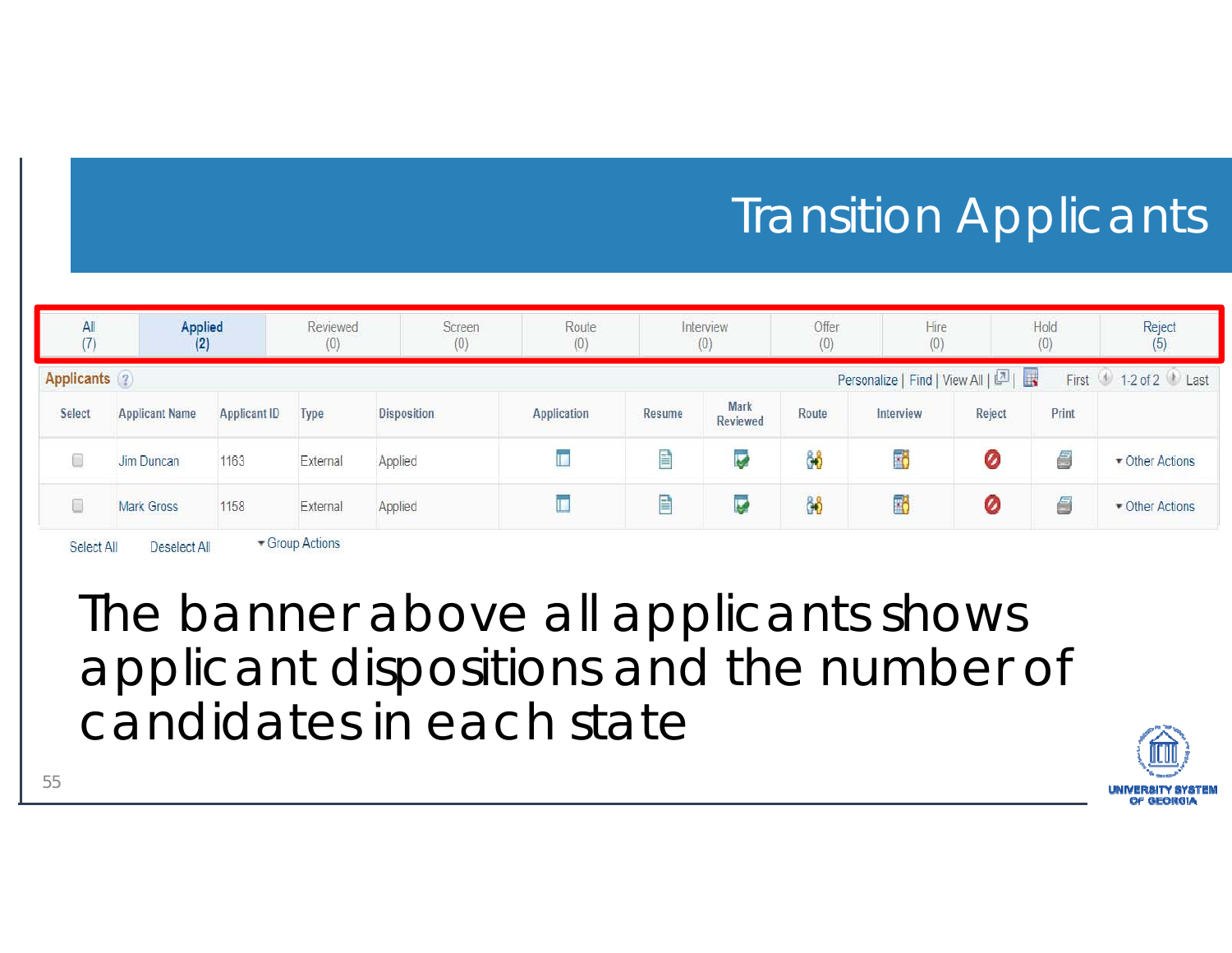#### Applied

- This is the initial status for applicants
- If an applicant applies and fails online screening, then they will be moved to the "Reject"



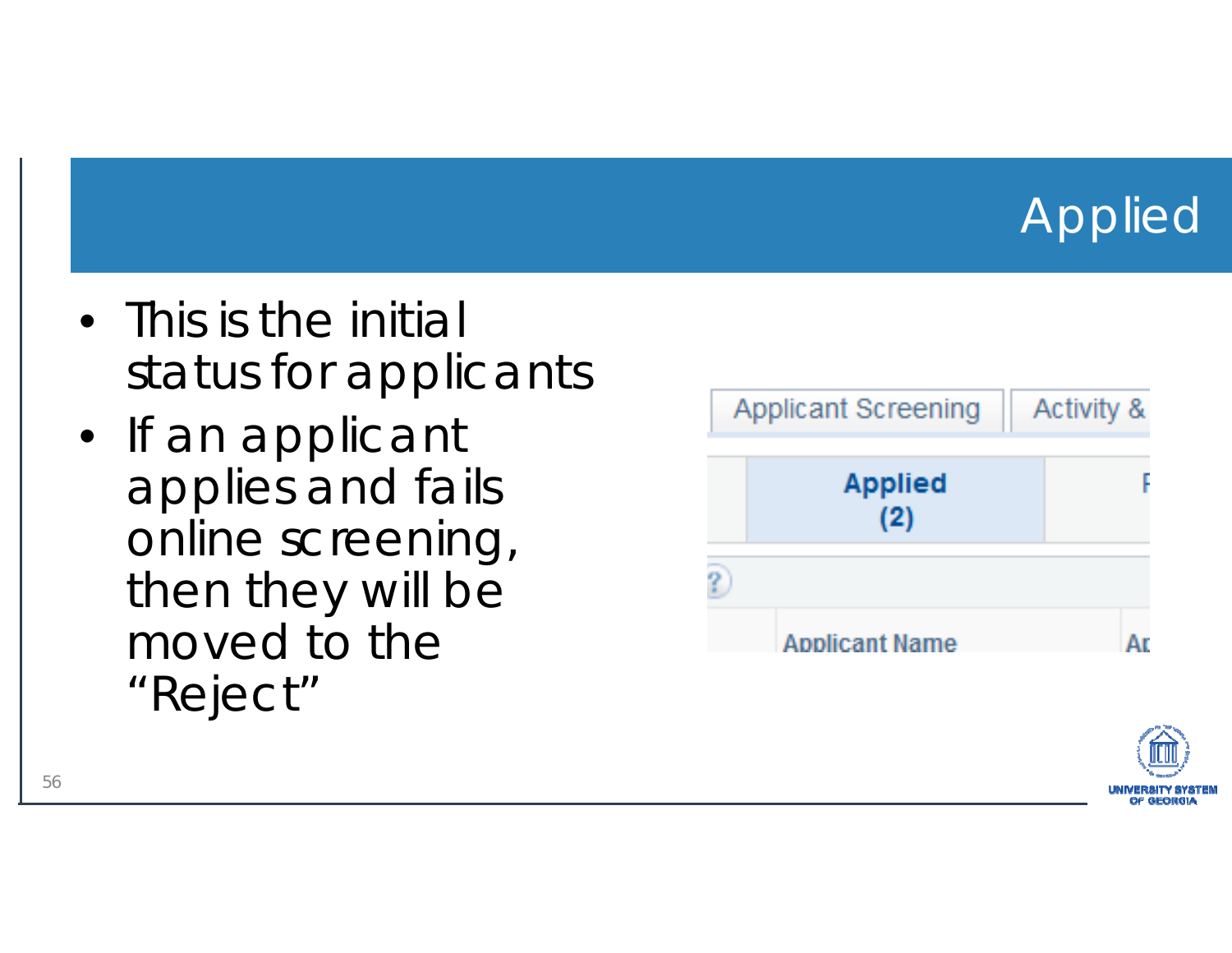# **Best Practice**

#### Applicants should be moved to review before they are rejected.

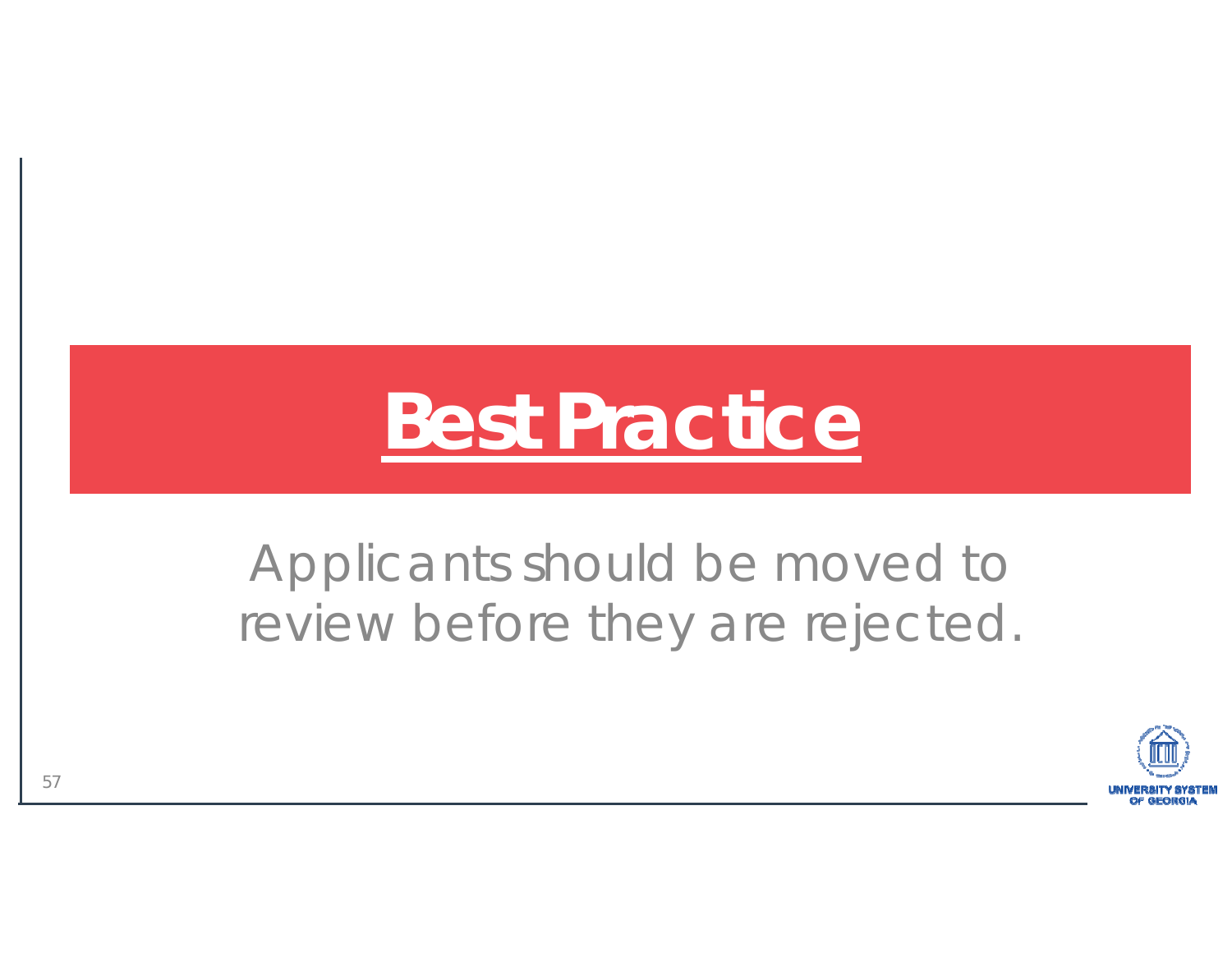#### Reviewed

When an candidate has been reviewed by the hiring manager or recruiter, they should be transitioned to "Reviewed"

- Predecessor:
	- –– Appliec
- Successors:
	- Interview



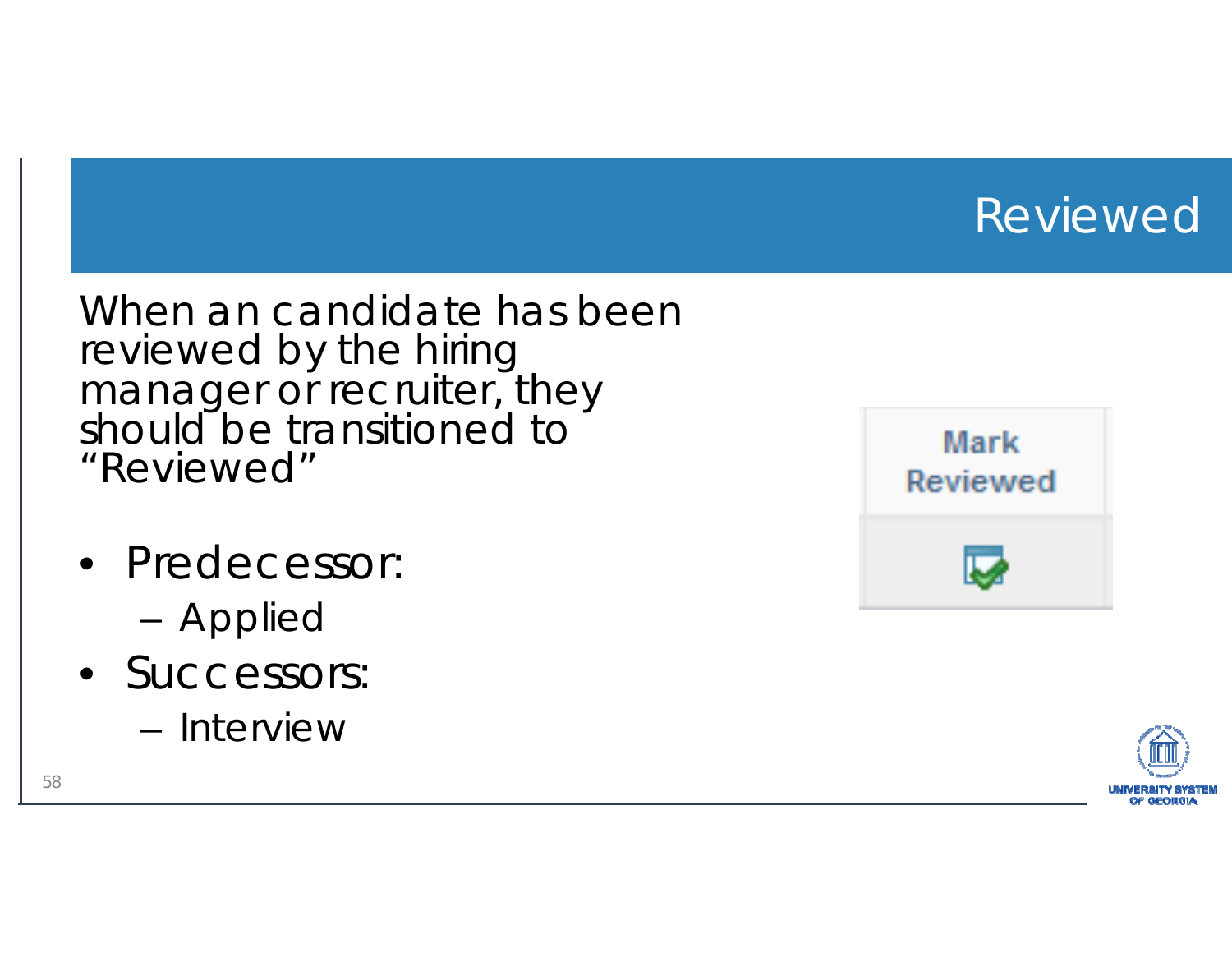#### **Interview**

When a candidate is asked to participate in either a phone or onsite interview, move them to the "Interview" state

- Predecessors:
	- Reviewed
- Successor:
	- Offer
- <sub>59</sub> Reject



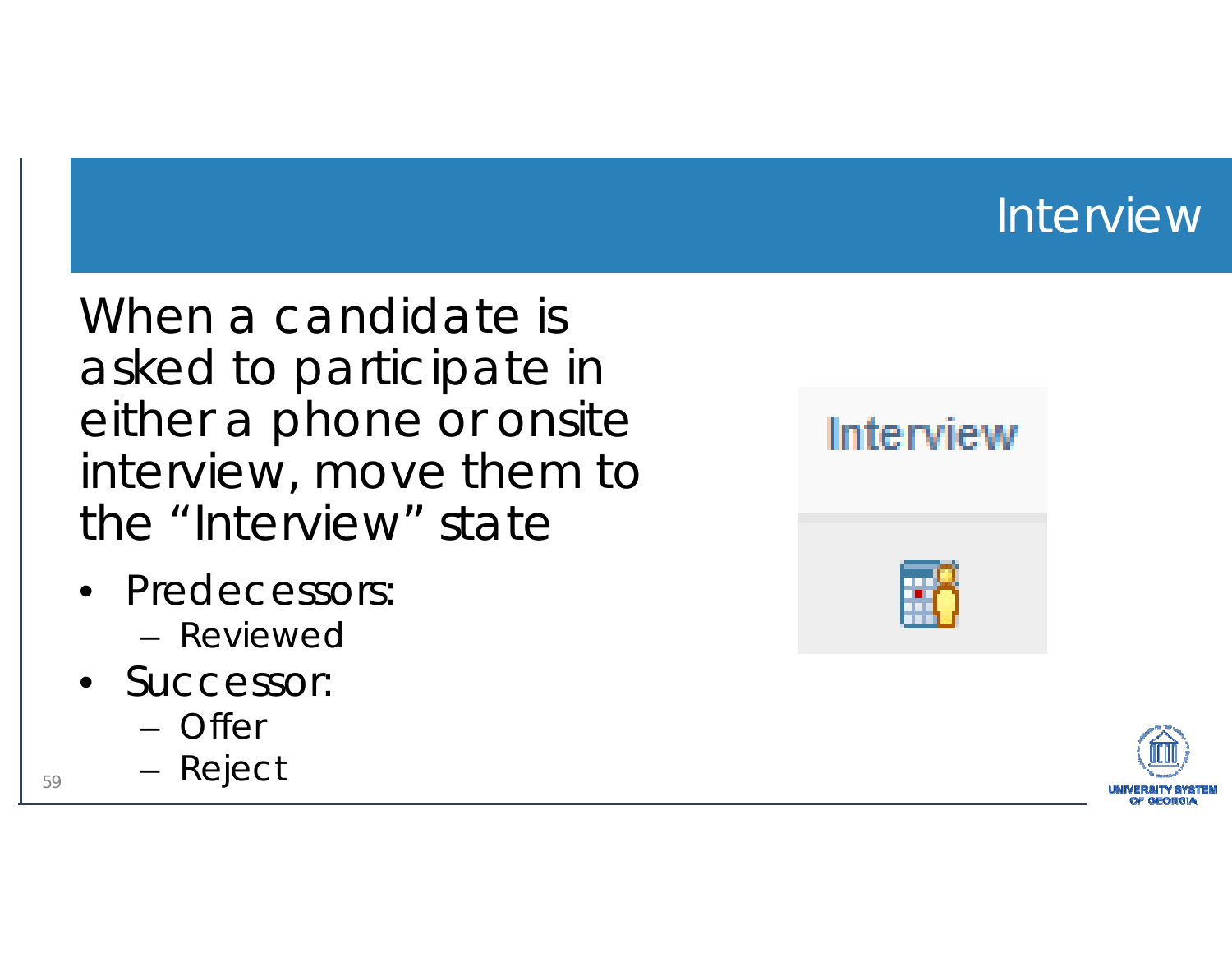#### **Interview Schedule**

| Submit<br>Save as Draft<br>$\Box$ Return<br>Personalize<br>Job Opening ID 1001<br>Business Unit 98000 (Board of Regents)<br>Job Posting Title Training Job Opening (Fake Posting)<br>Job Opening Status 010 Open<br>Position Number 10008067 (Academic Program Director)<br>Submitted No<br><b>Tester Michael Smith</b><br>$\overline{\phantom{a}}$<br>Applicant ID 1001<br>Preferred Contact Not Specified<br><b>Applicant Type</b> External Applicant<br>Interview 1 - Date Not Entered (?)<br>Interview 2 - Date Not Entered $\binom{2}{3}$ |
|------------------------------------------------------------------------------------------------------------------------------------------------------------------------------------------------------------------------------------------------------------------------------------------------------------------------------------------------------------------------------------------------------------------------------------------------------------------------------------------------------------------------------------------------|
|                                                                                                                                                                                                                                                                                                                                                                                                                                                                                                                                                |
|                                                                                                                                                                                                                                                                                                                                                                                                                                                                                                                                                |
|                                                                                                                                                                                                                                                                                                                                                                                                                                                                                                                                                |
|                                                                                                                                                                                                                                                                                                                                                                                                                                                                                                                                                |
|                                                                                                                                                                                                                                                                                                                                                                                                                                                                                                                                                |
|                                                                                                                                                                                                                                                                                                                                                                                                                                                                                                                                                |
|                                                                                                                                                                                                                                                                                                                                                                                                                                                                                                                                                |
| Initiator<br>$\mathbf{B}$<br>*Date<br>$\boldsymbol{\mathrm{v}}$<br><b>Interview Type</b>                                                                                                                                                                                                                                                                                                                                                                                                                                                       |
| Notify Applicant<br>$\blacksquare$<br>*Start Time<br><b>Applicant Response None</b>                                                                                                                                                                                                                                                                                                                                                                                                                                                            |
| Notify Interview Team<br>"End Time                                                                                                                                                                                                                                                                                                                                                                                                                                                                                                             |
| *Time Zone EST<br>$\alpha$                                                                                                                                                                                                                                                                                                                                                                                                                                                                                                                     |
| <b>Search Committee</b> ?                                                                                                                                                                                                                                                                                                                                                                                                                                                                                                                      |
| <b>Interviewer ID</b><br><b>Interviewer Name</b><br><b>Date</b><br><b>Start Time</b><br><b>End Time</b><br><b>Availability</b><br><b>Notify</b><br>Response<br><b>Comments</b>                                                                                                                                                                                                                                                                                                                                                                 |
| $\widehat{\mathbb{I}}$<br>$\mathbb{S}^{\mathbb{Z}}$<br>m,<br>$\Box$<br>$\mathbf Q$<br>None<br>$\boldsymbol{\mathrm{v}}$                                                                                                                                                                                                                                                                                                                                                                                                                        |
| Add Interviewer                                                                                                                                                                                                                                                                                                                                                                                                                                                                                                                                |
| $\blacktriangledown$ Venue Information $\binom{2}{3}$                                                                                                                                                                                                                                                                                                                                                                                                                                                                                          |
| $\mathbf Q$<br>Venue<br>Location                                                                                                                                                                                                                                                                                                                                                                                                                                                                                                               |
| $\boldsymbol{\mathrm{v}}$<br>Response                                                                                                                                                                                                                                                                                                                                                                                                                                                                                                          |
|                                                                                                                                                                                                                                                                                                                                                                                                                                                                                                                                                |
|                                                                                                                                                                                                                                                                                                                                                                                                                                                                                                                                                |
| Add/Edit Venue<br>254 characters remaining                                                                                                                                                                                                                                                                                                                                                                                                                                                                                                     |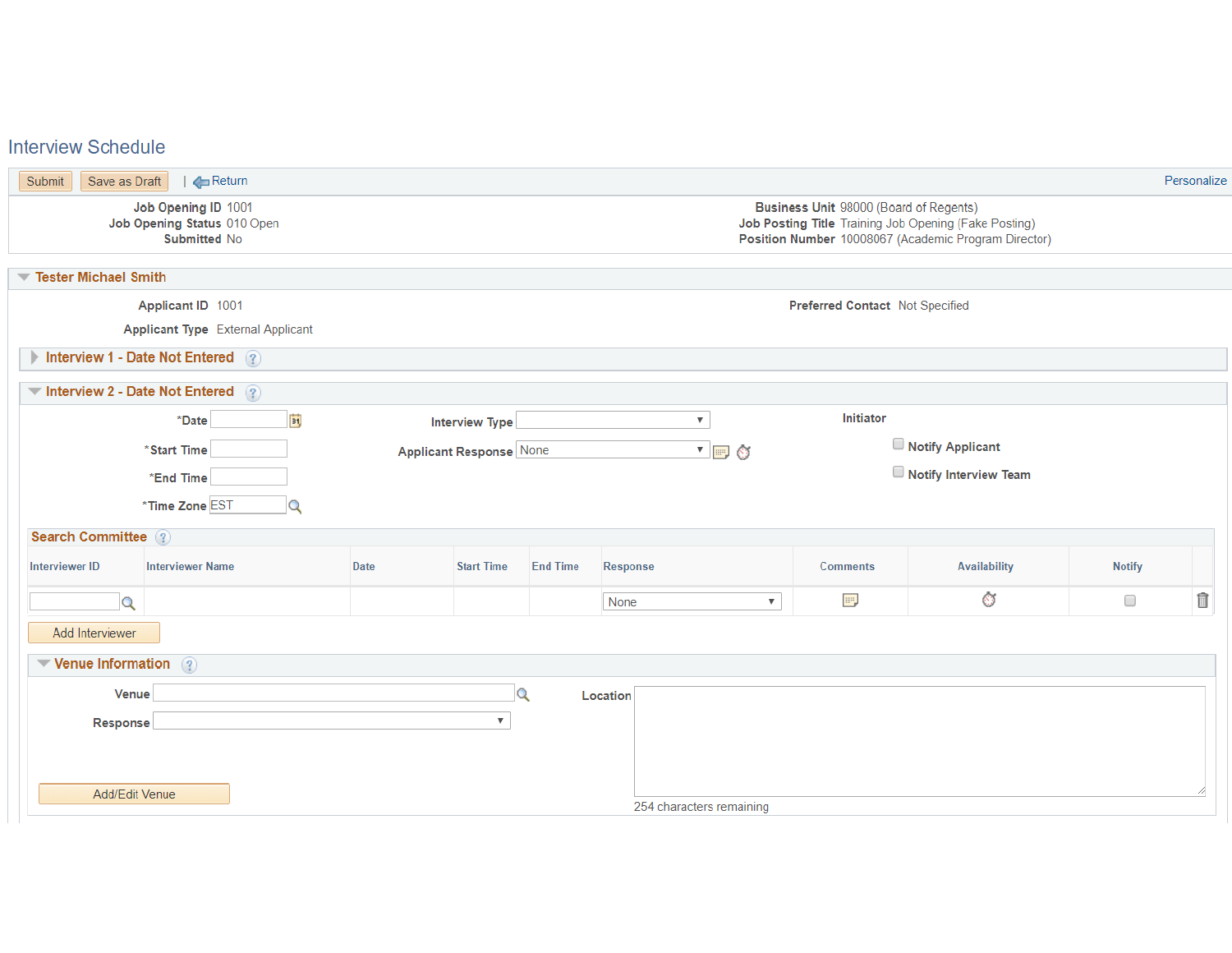#### Schedule Interview

#### Interview Schedule

– Provide date, start time, and end time of the interview

| /2 - Date Not Entered<br>$\left( 2\right)$ |    |
|--------------------------------------------|----|
| *Date                                      | 31 |
| *Start Time                                |    |
| *End Time                                  |    |
| *Time Zone EST                             |    |
|                                            |    |

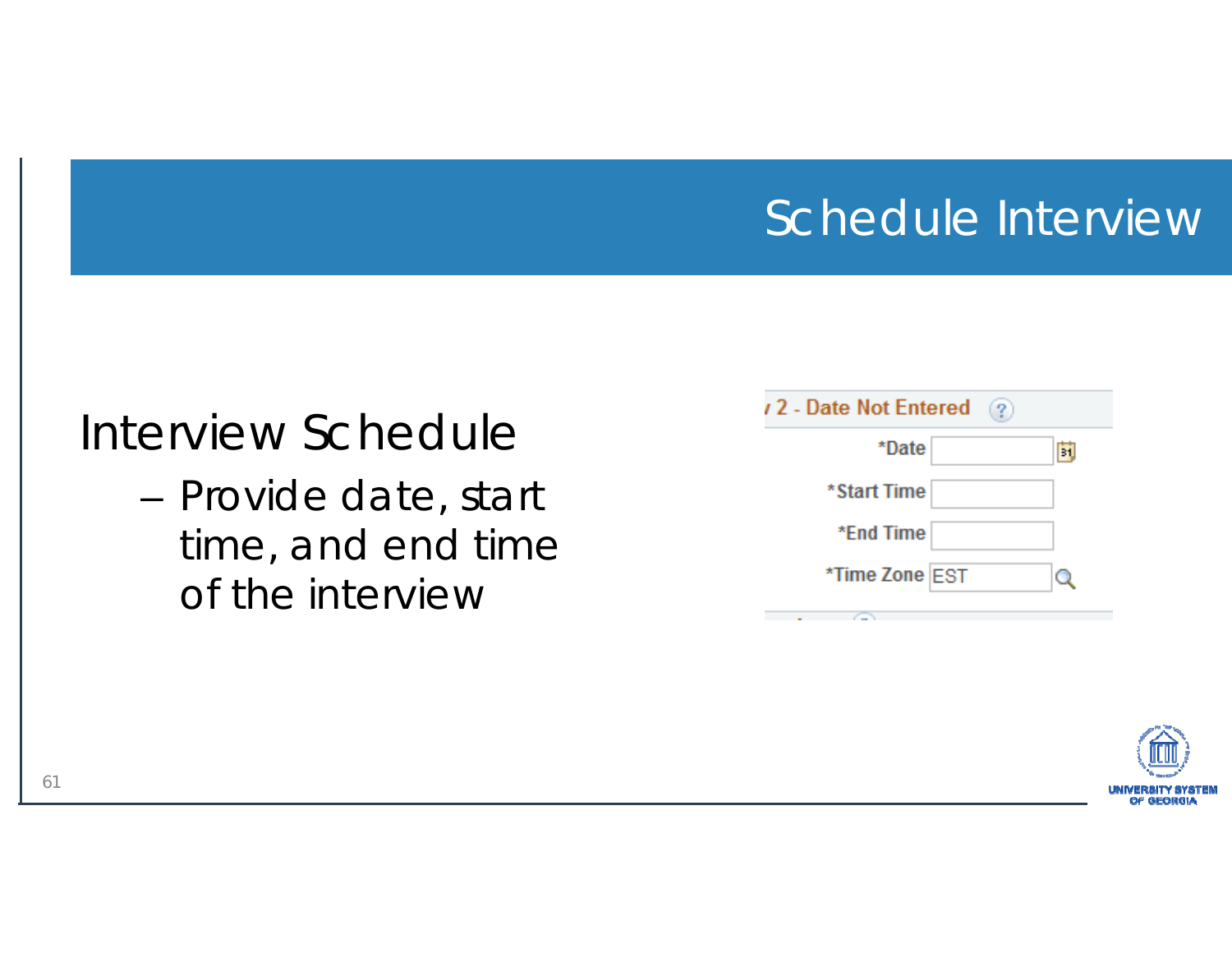#### Schedule Interview



#### Interview Type

- – Campus/Onsite
	- Interview conducted onsite
- Phone
	- Interview conducted via telephone
- –- Skype/Web-based
	- Interview conducted through the internet

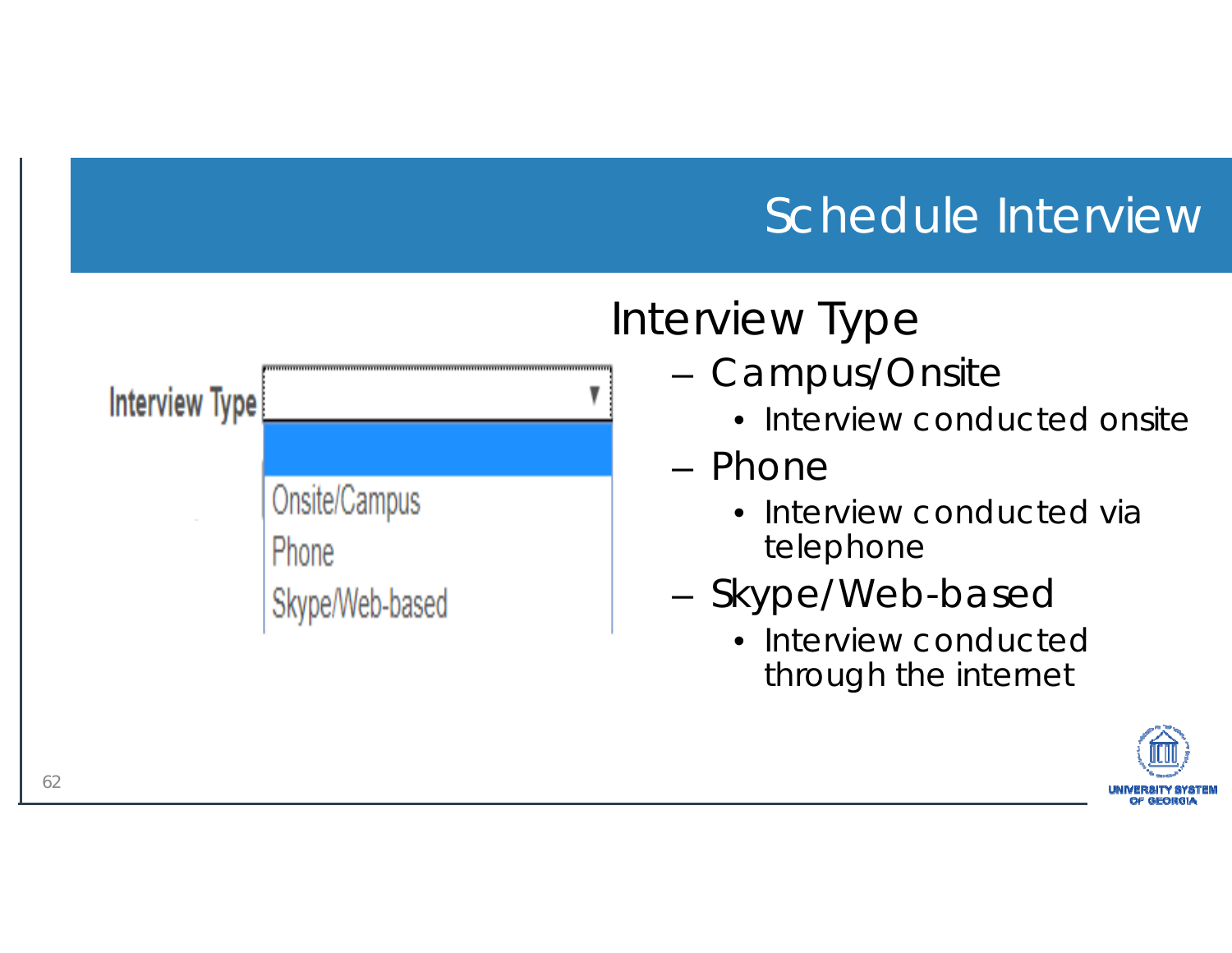#### Interview Notification

#### Notify Applicant

• Checking this box will notify the applicant when the interview is scheduled

#### Notify Interview Team

• This will notify all interviewers/search committee members listed below



63

**Notify Applicant** 

**Notify Interview Team**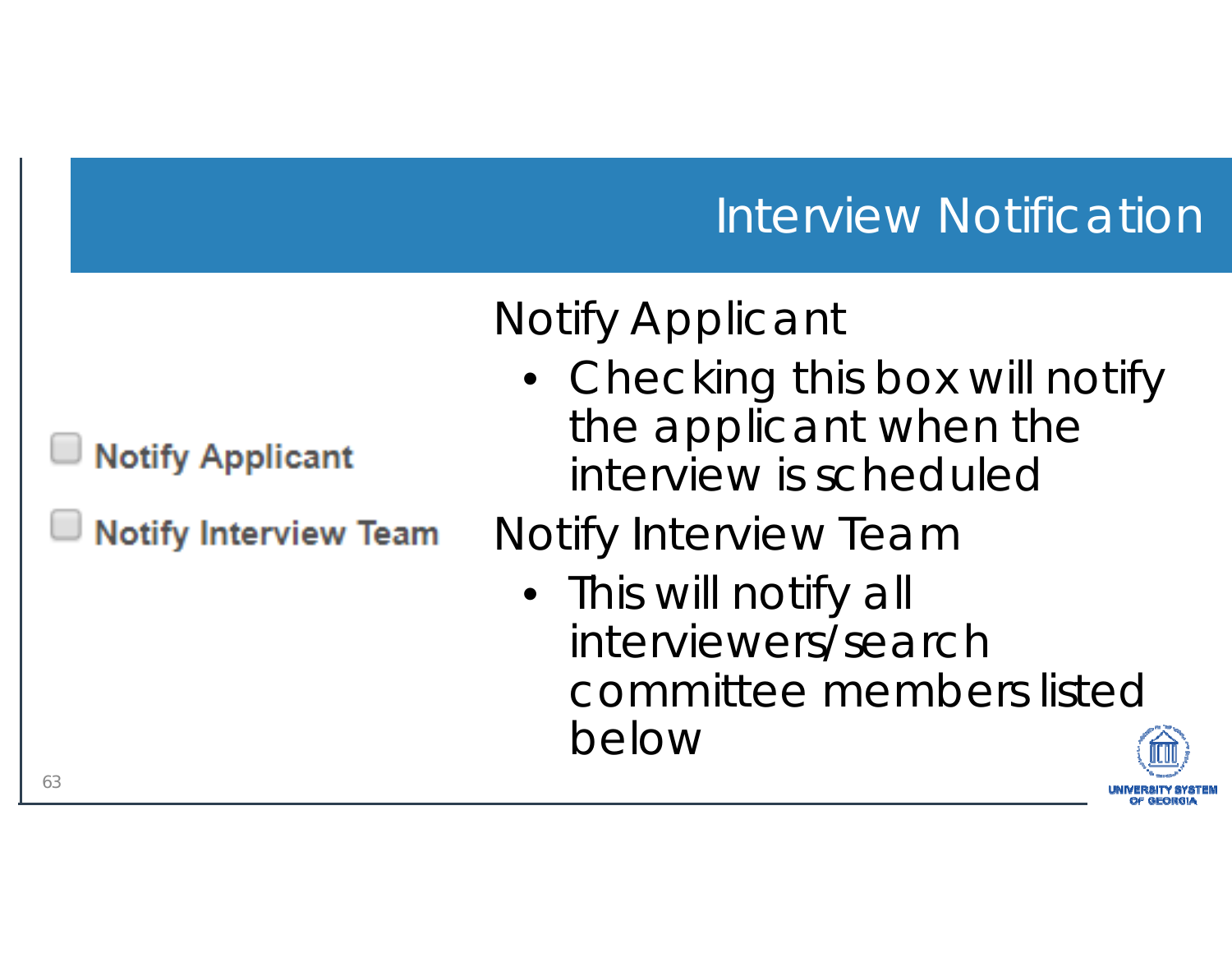#### Search Committee and Interviewers

| <b>Search Committee</b>                   |             |                         |      |                   |                 |          |                             |              |               |   |
|-------------------------------------------|-------------|-------------------------|------|-------------------|-----------------|----------|-----------------------------|--------------|---------------|---|
| Interviewer ID<br>02. KORALISTA VARIJEN 1 |             | <b>Interviewer Name</b> | Date | <b>Start Time</b> | <b>End Time</b> | Response | Comments<br>124673331331107 | Availability | <b>Notify</b> |   |
| 0062903                                   |             | Lynda Purvis            |      |                   |                 | None     | $1 + 1 - 1$<br>$+0.004$     |              |               | Î |
| 0063234                                   | Bryan Davis |                         |      |                   |                 | None     |                             |              |               | Ĥ |
|                                           |             |                         |      |                   |                 |          |                             |              |               |   |

Add Interviewer

- List all participants in the interview
- This will remain on the job opening

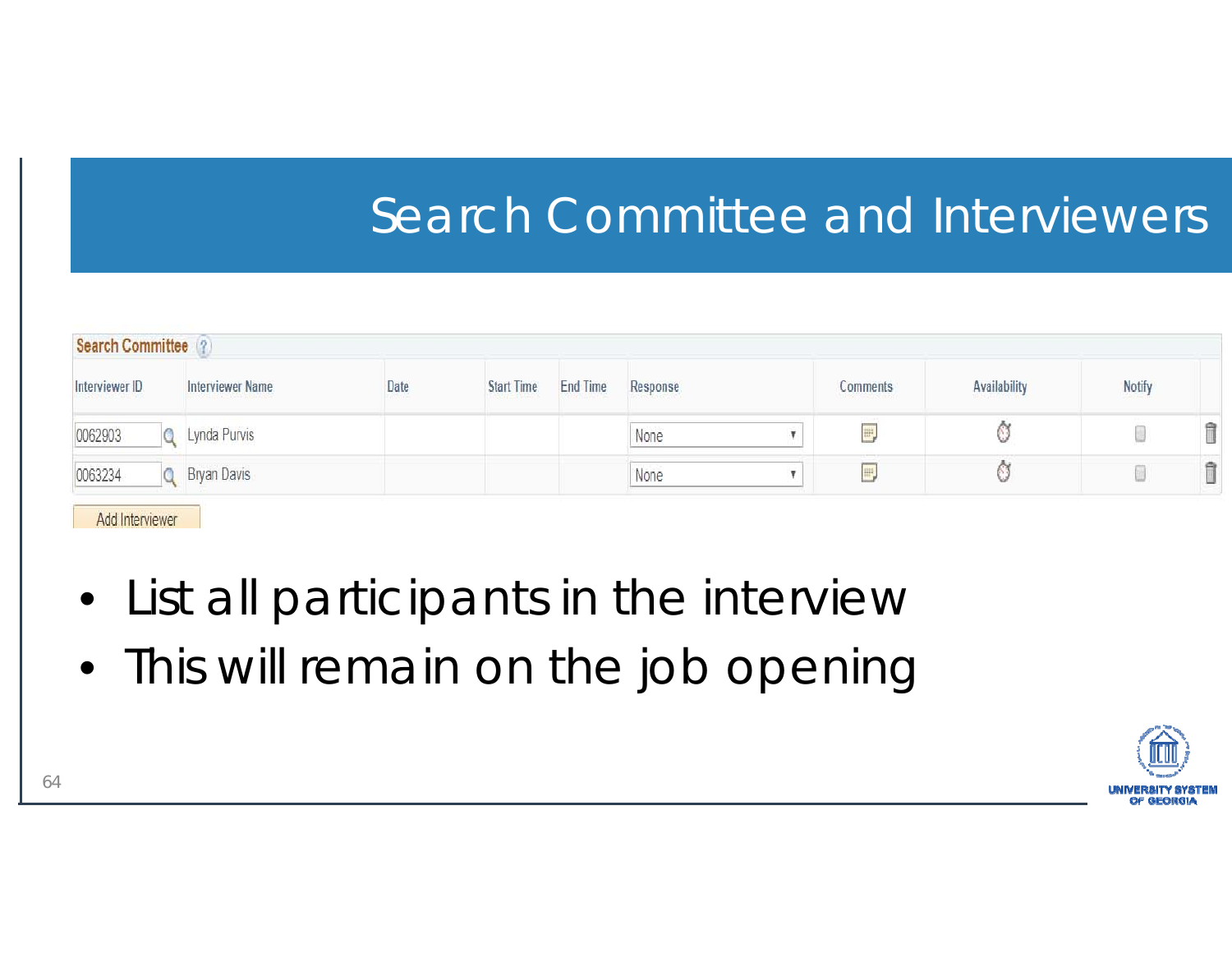#### Venue

| $\blacktriangleright$ Venue Information $\binom{2}{3}$ |                                                  |  |
|--------------------------------------------------------|--------------------------------------------------|--|
| Venue Columbus State University                        | Location 4225 University Ave, Columbus, GA 31907 |  |
| hr@ColumbusState.edu                                   |                                                  |  |
| Response                                               |                                                  |  |
|                                                        |                                                  |  |
| Add/Edit Venue                                         | 215 characters remaining                         |  |

#### Venues (not required)

- Select the appropriate recruiting location from the list of venues
- $\bullet\,$  The institution address will populate in the location field
- • Data entered into the location field will be sent to applicants, if the notify applicants box is checked  $\frac{65}{65}$

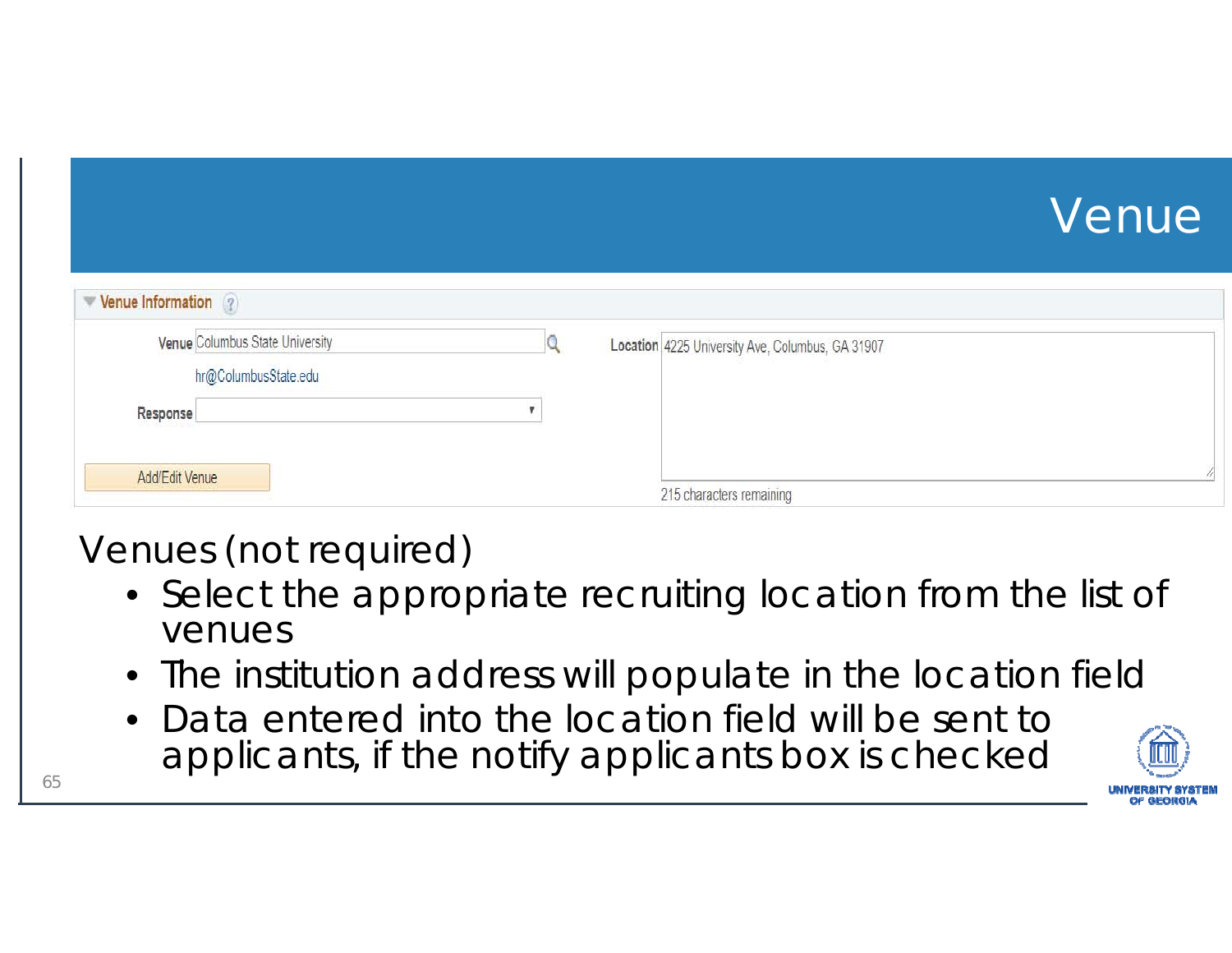

#### Once the interview information has been entered, use the submit button to proceed.

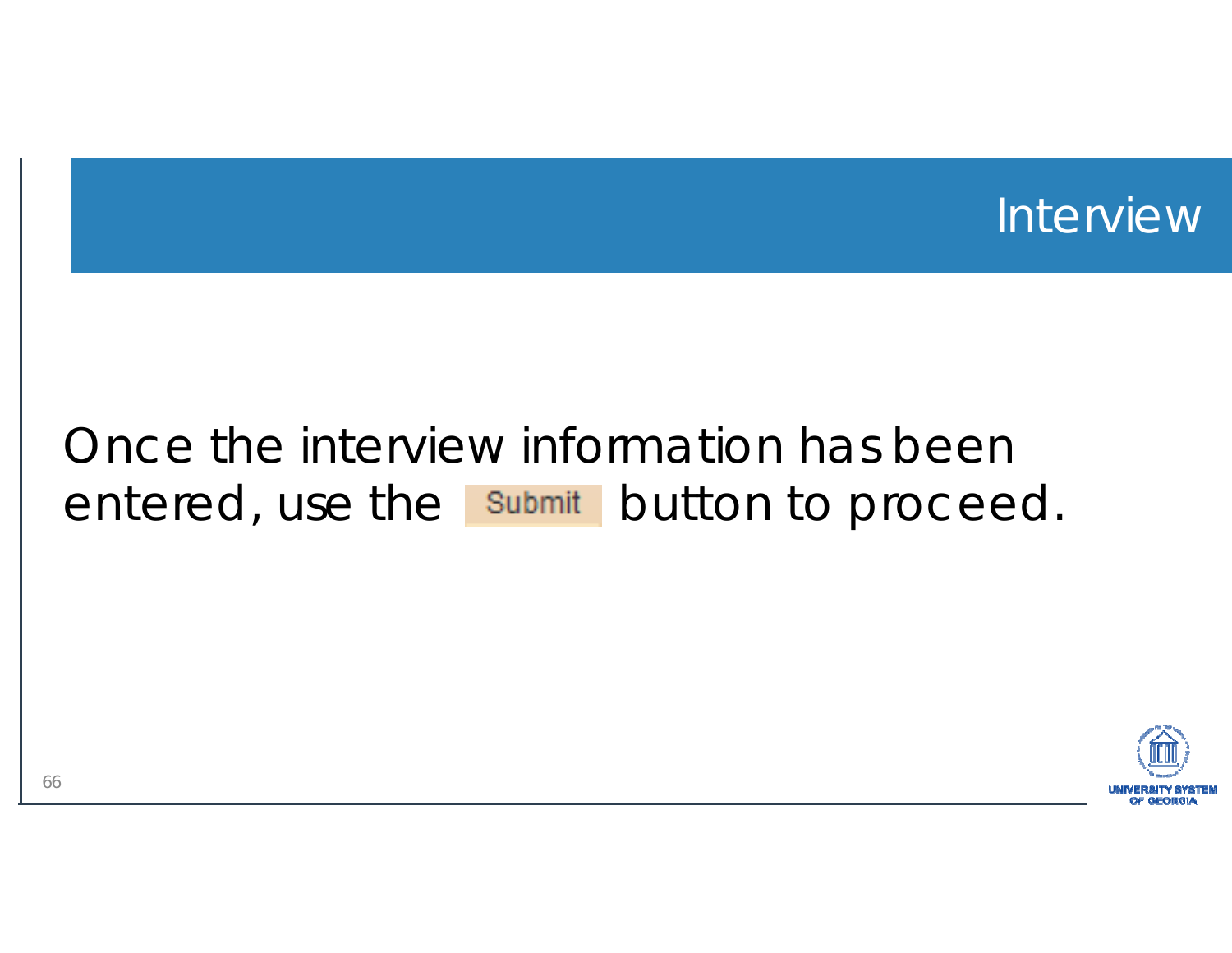#### Reject

Applicants not selected for the position should be marked as rejected.

The system will reject all applicants if not statused at the time of selected candidates Hire row being added.

| <b>Applicant to Reject</b> |                                   |                           |               |
|----------------------------|-----------------------------------|---------------------------|---------------|
| <b>Applicant ID</b>        | Name                              | <b>Job Opening</b>        | <b>Delete</b> |
| 1091                       | <b>Tara Beard</b>                 | 1136 - Sr Admin Secretary | Ñ             |
|                            | Disposition 110 Reject<br>*Reason | $\checkmark$              |               |
|                            |                                   |                           |               |



Reject

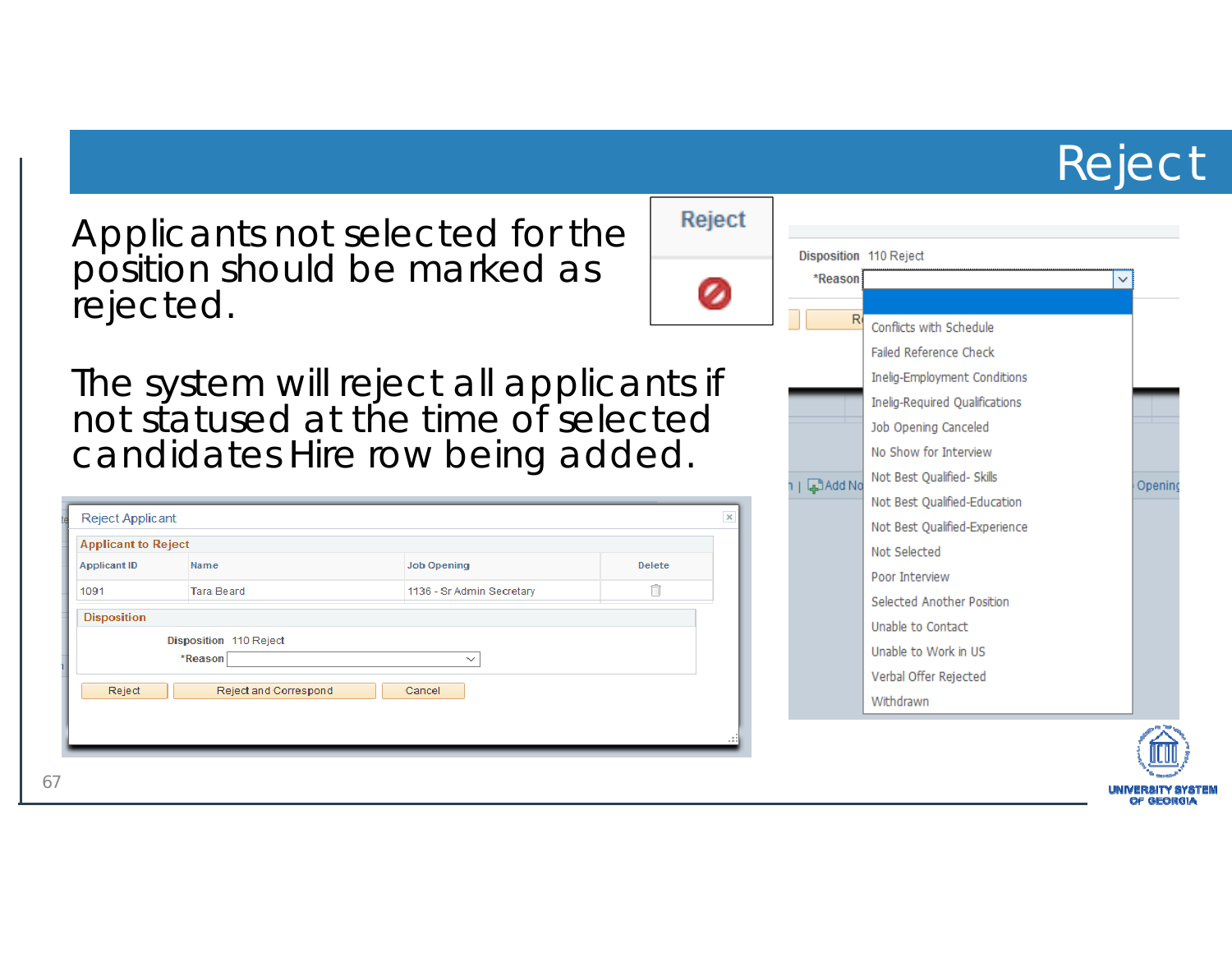#### Print Applications

|              |                           | Disposition 130 Withdrawn Application |                             |
|--------------|---------------------------|---------------------------------------|-----------------------------|
| <b>Print</b> | <b>Application Detail</b> |                                       |                             |
|              | <b>Select</b>             | <b>Application Detail</b>             | Content<br><b>Available</b> |
|              | $\Box$                    | Preferences                           | v                           |
|              | □                         | <b>Referral Sources</b>               | ᢦ                           |
|              | □                         | <b>Work Experience</b>                | ✔                           |
|              | $\Box$                    | <b>Education Level</b>                | ᢦ                           |
|              | □                         | Training                              |                             |
|              | □                         | Degrees                               | v                           |
|              | □                         | <b>Honors and Awards</b>              |                             |
|              | ∩                         | <b>Licenses and Certifications</b>    |                             |
|              | □                         | <b>Language Skills</b>                |                             |
|              | ∩                         | References                            |                             |
|              | $\Box$                    | <b>Resume Text</b>                    |                             |

- Managers can click on the print icon to generate .pdf documents
- Managers cannot print applications in bulk